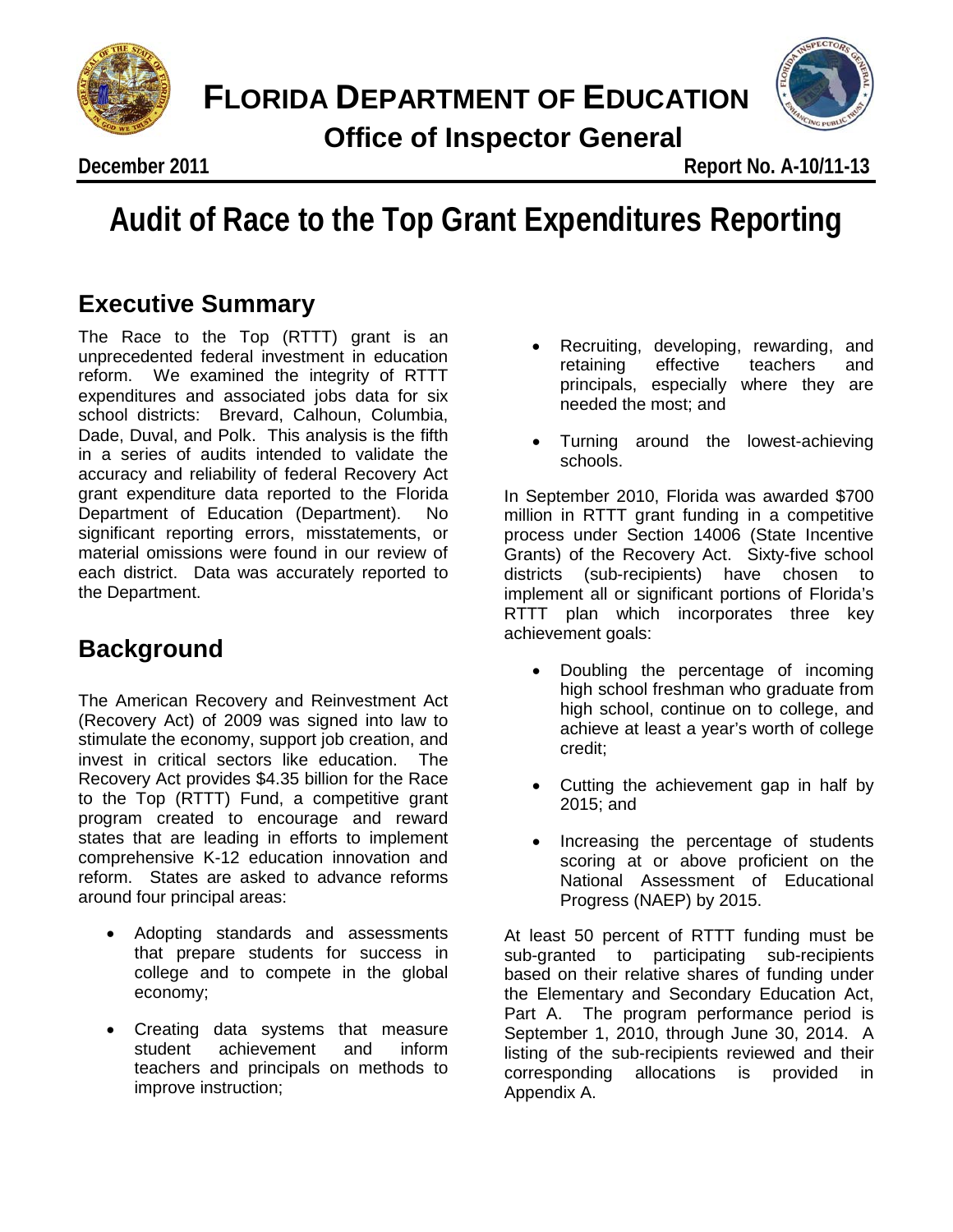Any recipient of RTTT funds must comply with the federal reporting requirements under Section 1512(c) of the Recovery Act in accordance with any clarifying guidance issued by the Office of Management and Budget (OMB) and the Department. States must submit quarterly reports to the U.S. Department of Education (USDE) on *Federal.Reporting.gov* which detail how the state utilizes the funds, how the funds are distributed, and the number of jobs that the Governor estimates were created or saved as a result of the funding.

## **Scope & Objectives**

The objective of this audit was to determine whether sub-recipients are accurately reporting RTTT data to the Department. The scope of the audit included a review of reported RTTT expenditures and associated jobs data for the quarter ended June 30, 2011. We examined the following six school district sub-recipients of Race to the Top grant funding: Brevard, Calhoun, Columbia, Dade, Duval, and Polk. Five of the six school districts were selected using statistical methods. Brevard was added judgmentally based on recommendations from a previous audit. The following factors were also taken into consideration: the size of the grant award, the district's region within the state, and Department management recommendation.

### **Summary Results of Sub-recipient Reviews**

#### **Brevard County School District**

All expenditures were accurate and made in accordance with Recovery Act reporting requirements. Brevard has an effective system of internal controls in place for the reporting of RTTT expenditure and jobs data. An Office of Inspector General report issued in November 2010 revealed that Brevard was using an incorrect methodology to calculate and report full-time equivalent (FTE) jobs. Section 1512 federal requirements for reporting estimates of the number of jobs created or retained with Recovery Act funds is based on a simple calculation to avoid overstating the number of other than full-time permanent jobs. The FTE

formula is intended to prevent over-counting of short-term or part-time jobs. The District has since corrected the deficiency and is now using the method as outlined in the Office of Management & Budget Memorandum (OMB, M-10-08).

#### **Other School Districts**

We identified no significant reporting errors or material omissions in our review of each district for the quarter ended June 30, 2011. All RTTT expenditures and associated jobs data reported to the Department was determined to be accurate and consistent with the supporting documentation submitted by each district. Subrecipient expenditures were largely related to professional development, the expansion of STEM (science, technology, engineering, and math) career and technical programs, and the improvement of teacher evaluation systems. We found no deficiencies or weaknesses in the internal control over financial reporting. Sufficient checks and balances are in place for reviewing and reporting purchases.

## **Methodology**

This audit was conducted in accordance with *The International Standards for the Professional Practice of Internal Auditing* published by the Institute of Internal Auditors*.* The audit team achieved these audit standards by:

- Researching and reviewing applicable laws, statutes, rules, policies, and guidance;
- Conducting interviews with financial directors during on-site visits to Columbia and Duval County;
- Performing a desk-top review for each district that included an examination of purchase orders, invoices, receipts, ledgers, and other supporting documentation submitted by each district; and
- Interviewing Department management.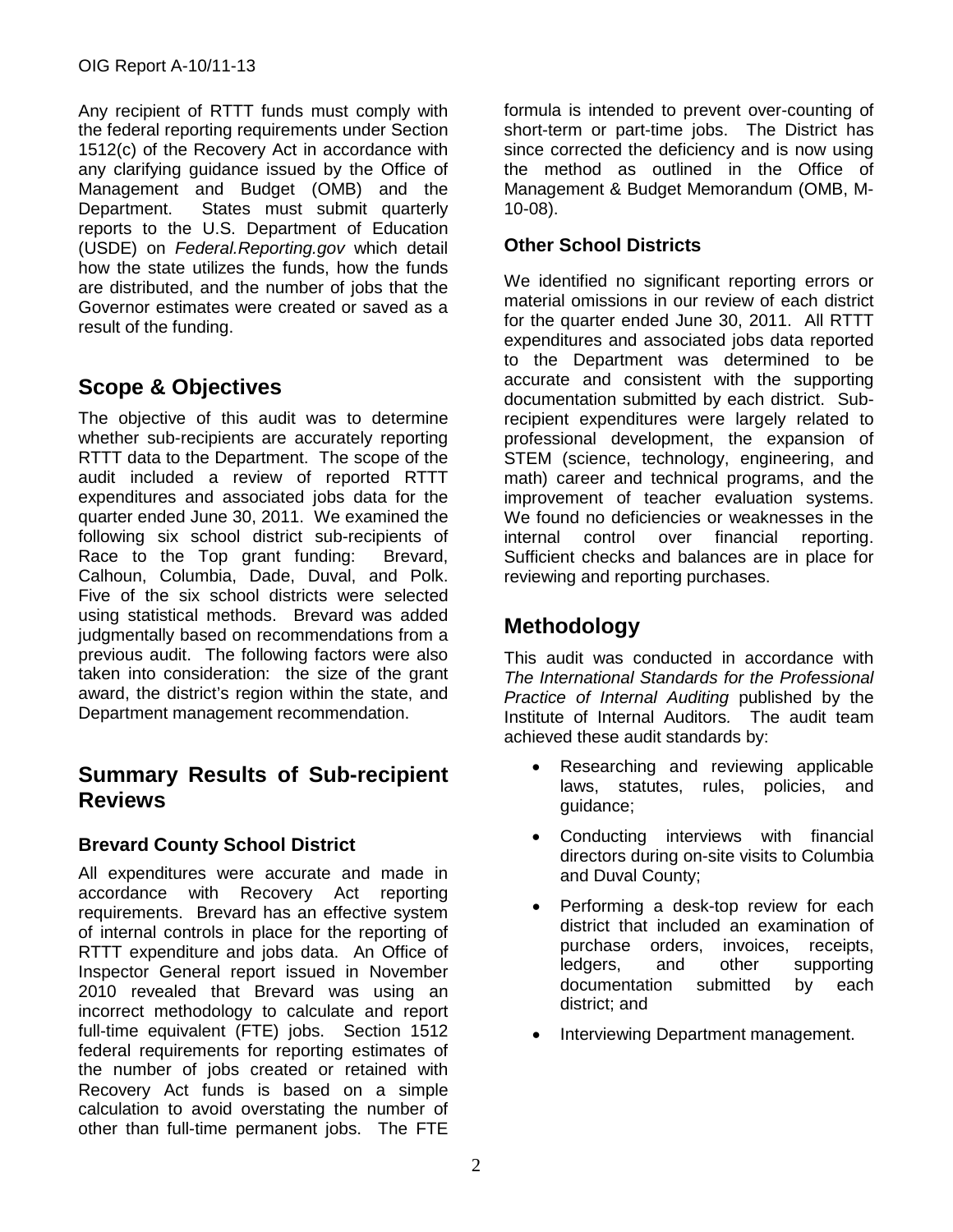## **Closing Comments**

The Office of the Inspector General would like to thank Department management and staff for their assistance during the course of this audit. Our fieldwork was facilitated by the cooperation and assistance provided by all personnel involved. We were impressed with the professionalism and dedication from staff at each school district.